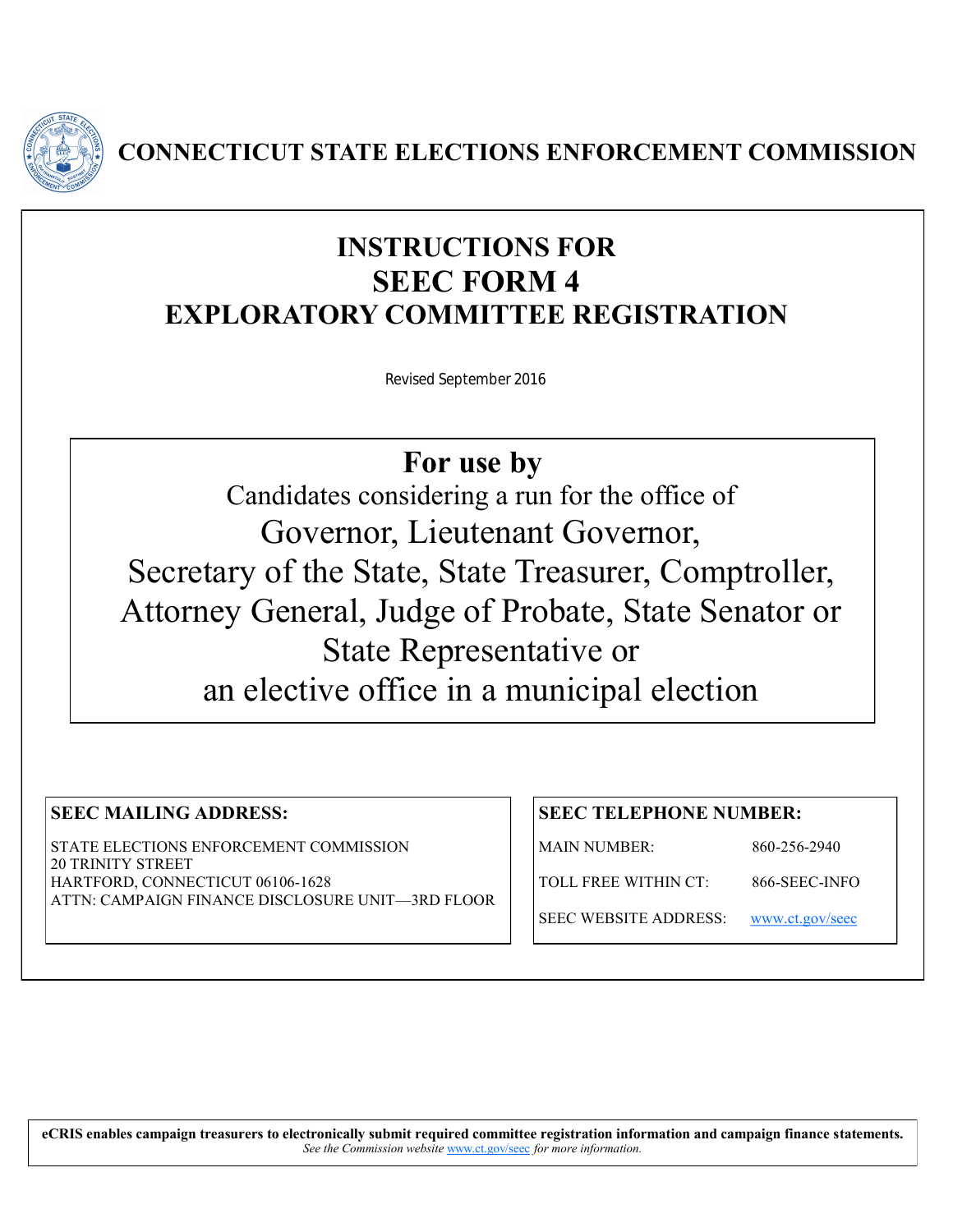

# **GENERAL INSTRUCTIONS**

- Type or print clearly all information in black or blue pen. **Please do not use pencil**.
- SEEC staff is available to answer legal compliance questions and advise on how to complete this form (860-256-2940).
- If any information on the SEEC Form 4 changes, the candidate must file an **amended** SEEC Form 4 within **10 days** of the date of the change.

#### **WHO FILES THIS FORM**

An exploratory committee is a committee formed by a candidate for a single primary or election to determine whether to seek nomination or election, and/or where the candidate has not yet determined which particular public office to seek, yet desires to raise and spend funds to "test the waters." An exploratory committee may only be established for an office or offices to be elected at the same election. The sole purpose of such committee is to decide whether to seek office in a particular election.

If a candidate has already **determined which office** he would like to seek, then he would **NOT** form an exploratory committee, but instead a candidate committee (using SEEC Form 1 and 1A) or an exemption from forming a candidate committee (SEEC Form 1 and 1B). *For more information, please see the SEEC Form 1 instructions.* 

No candidate may form more than one exploratory committee in connection with the same election, nor can a candidate maintain an exploratory committee and a candidate committee at the same time for the same election.

#### **WHERE TO FILE THIS FORM**

**With the State Elections Enforcement Commission ONLY** (State Elections Enforcement Commission, Campaign Finance Disclosure Unit  $-3<sup>rd</sup>$  Floor, 20 Trinity St., Hartford, CT 06106):

 Candidates considering a run for the office of Governor, Lieutenant Governor, Secretary of the State, State Treasurer, Comptroller, Attorney General, Judge of Probate, State Senator and/or State Representative

#### **With the Town Clerk ONLY**:

Candidates considering a run for an elective office in a municipal election

# **LATE FILING PENALTY**

A late filing penalty of \$100 is charged for exploratory registration statements filed late **for any reason**. The fee is the personal liability of the candidate and cannot be paid from committee funds. In addition, if a late registration statement is not filed within 21 days after notification of a missed filing date, the candidate is liable for a minimum penalty of \$200, and may be liable for a fine of not more than \$2,000 or imprisonment for not more than one year or both.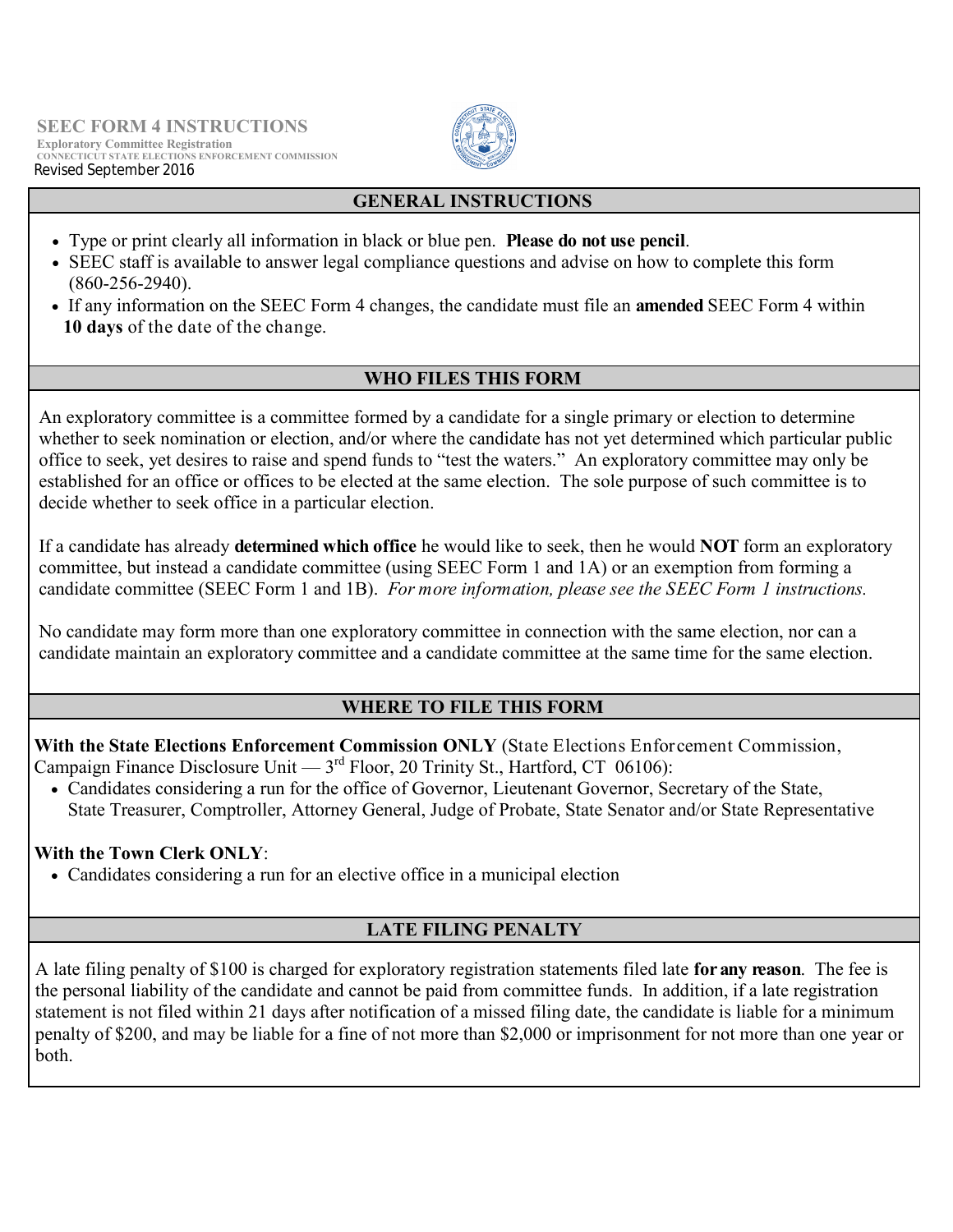# **SEEC FORM 4 INSTRUCTIONS**

**Registration Type**: Check the type of filing that the current document refers to, either *Initial* or *Amendment*. Check **Initial** if this is the first exploratory committee registration statement of the candidate for the election indicated on Line 7. Check **Amendment** if changes are being made by the candidate to information on a previously filed registration statement. **Whenever any information on the SEEC Form 4 changes, the amendment must be filed within 10 days of the date of the change**.

1. **Committee Name**: Provide the full name of the committee. *This will be the registered name with the filing repository and used on all financial disclosure statements, advertising, etc.* 

2. **Subtype of Exploratory Committee** *(Office Being Considered)*: Please indicate which offices the candidate is considering in the same election. *Check one box only.* For candidates checking boxes 2a through 2c, note that special contribution prohibitions apply to principals of state contractors and prospective state contractors and reduced contribution limits apply to communicator lobbyists and their immediate families.

**A**. **Offices Include Statewide Office & General Assembly:** Check this box if candidate is considering running for one or more of the following elective offices in the same election: Governor, Lieutenant Governor, Secretary of the State, Treasurer, Comptroller, Attorney General, State Senator or State Representative. In addition, the candidate must indicate, by checking **Yes** or **No**, if State Treasurer or State Representative is one of the offices the candidate is considering. *If checking* **Yes** *to State Treasurer, note that special donor restrictions apply to principals of investment services firms. If checking* **Yes** *to State Representative, note that lower individual contribution limits apply.*

**B**. **Offices Include Statewide Offices Only:** Check this box if candidate is only considering running for one or more of the following elective offices in the same election: Governor, Lieutenant Governor, Secretary of the State, Treasurer, Comptroller or Attorney General. In addition, the candidate must indicate, by checking **Yes** or **No**, if State Treasurer is one of the offices the candidate is considering. *If checking* **Yes** *to State Treasurer box, note that special donor restrictions apply to principals of investment services firms.* 

**C**. **Offices Include General Assembly Only:** Check this box if candidate is only considering running for General Assembly office. In addition, the candidate must indicate, by checking **Yes** or **No**, if State Representative is one of the General Assembly offices candidate is considering. *If checking* **Yes** *to State Representative, note that lower individual contribution limits apply.*

**D**. **Municipal & Other Offices excluding those in A, B and C:** Check this box if candidate has *not* checked boxes A, B or C and is considering running for one or more municipal offices in the same municipal election or for the office of Judge of Probate or Registrar of Voters in a state election year.

3. **Party Affiliation**: Check the appropriate box to indicate the candidate's political party affiliation. If the candidate checks "Other," indicate the name of the other party affiliation (Name of a Minor Party, Petitioning or None). The term "None" signifies that the candidate has not affiliated with a party or party designation on a nominating petition.

4. **Election Date**: Provide the date of the primary or election for which the committee is organized.

5. **Committee Address**: Provide the address of the committee. *Post Office Boxes are acceptable. Committees may also use the candidate's or treasurer's address as the committee address.*

6. **Committee Email & Website**: Provide the email address and website address, if any.

7. **Candidate Name**: Provide the full name of the candidate.

8. **Candidate Residence Address**:Provide the residential street address of the candidate. The candidate may enter an alternate address in lieu of a residential address *only* if they are in the Address Confidentiality Program pursuant to General Statutes § 54-240 (a) or have protected address status under General Statutes § 1-217. *Business Addresses or Post Office Boxes are not acceptable for residential street address.*

9. **Candidate Mailing Address**: Provide the mailing address of the candidate if different from the Residence Address on Line 8.

10. **Candidate Telephone**: Provide the phone number of the candidate, including area code.

11. **Candidate Email Address**: Provide the email address of the candidate. *Completion of this information is encouraged in order to disseminate important communications in the most efficient and timely manner.*